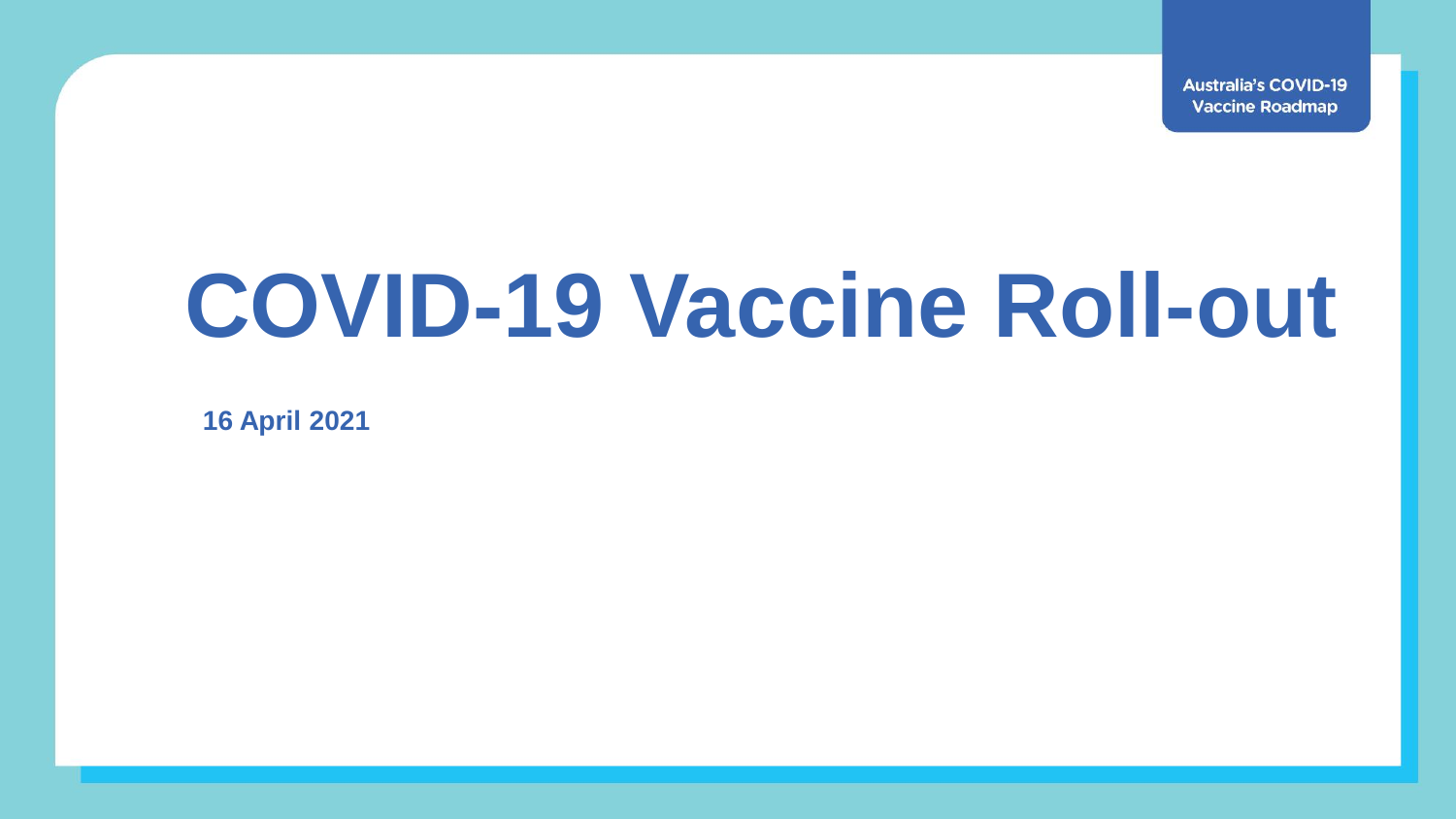

**\* Source: Australian Immunisation Register and self reported data**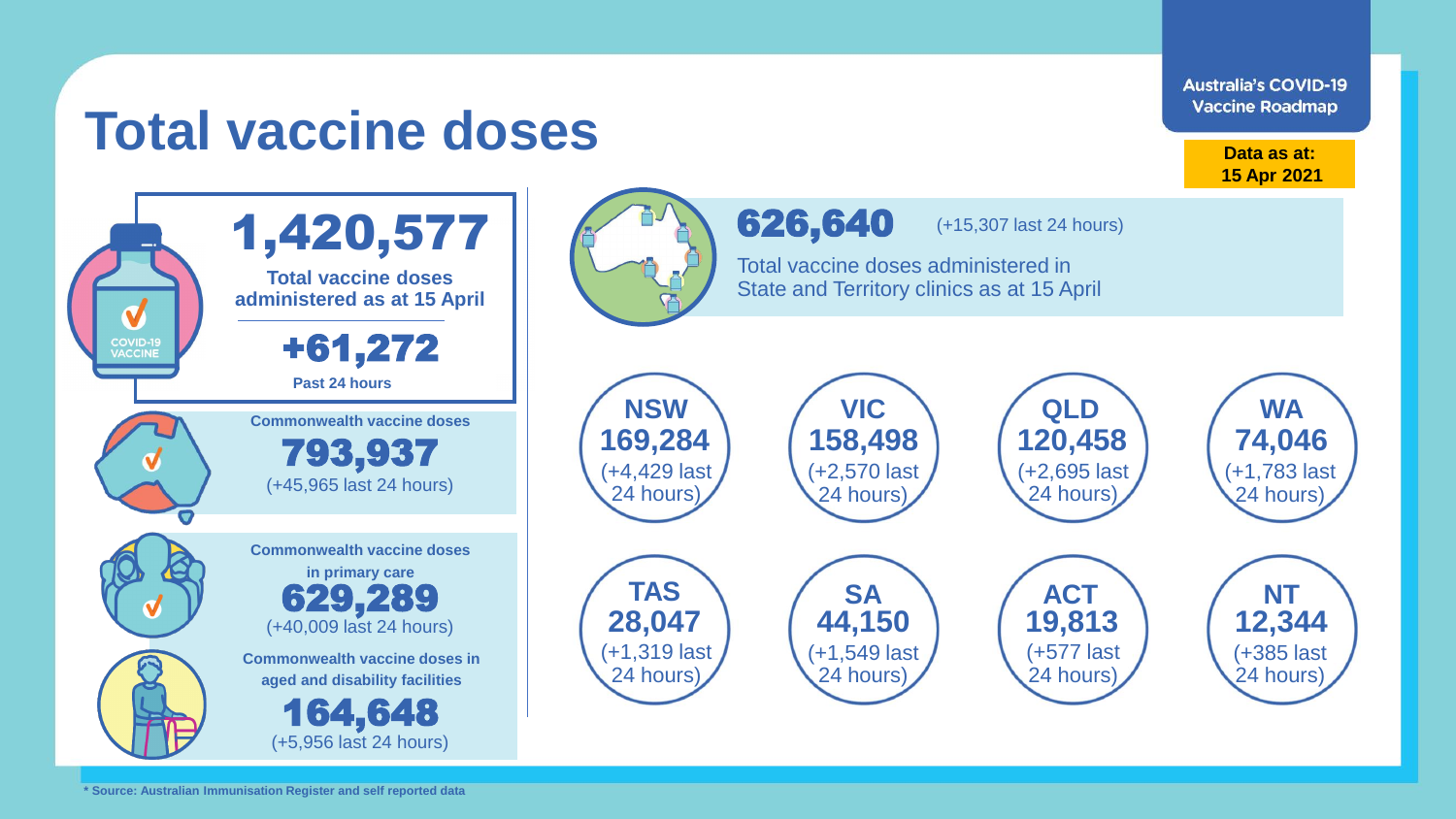

Data as at 15 Apr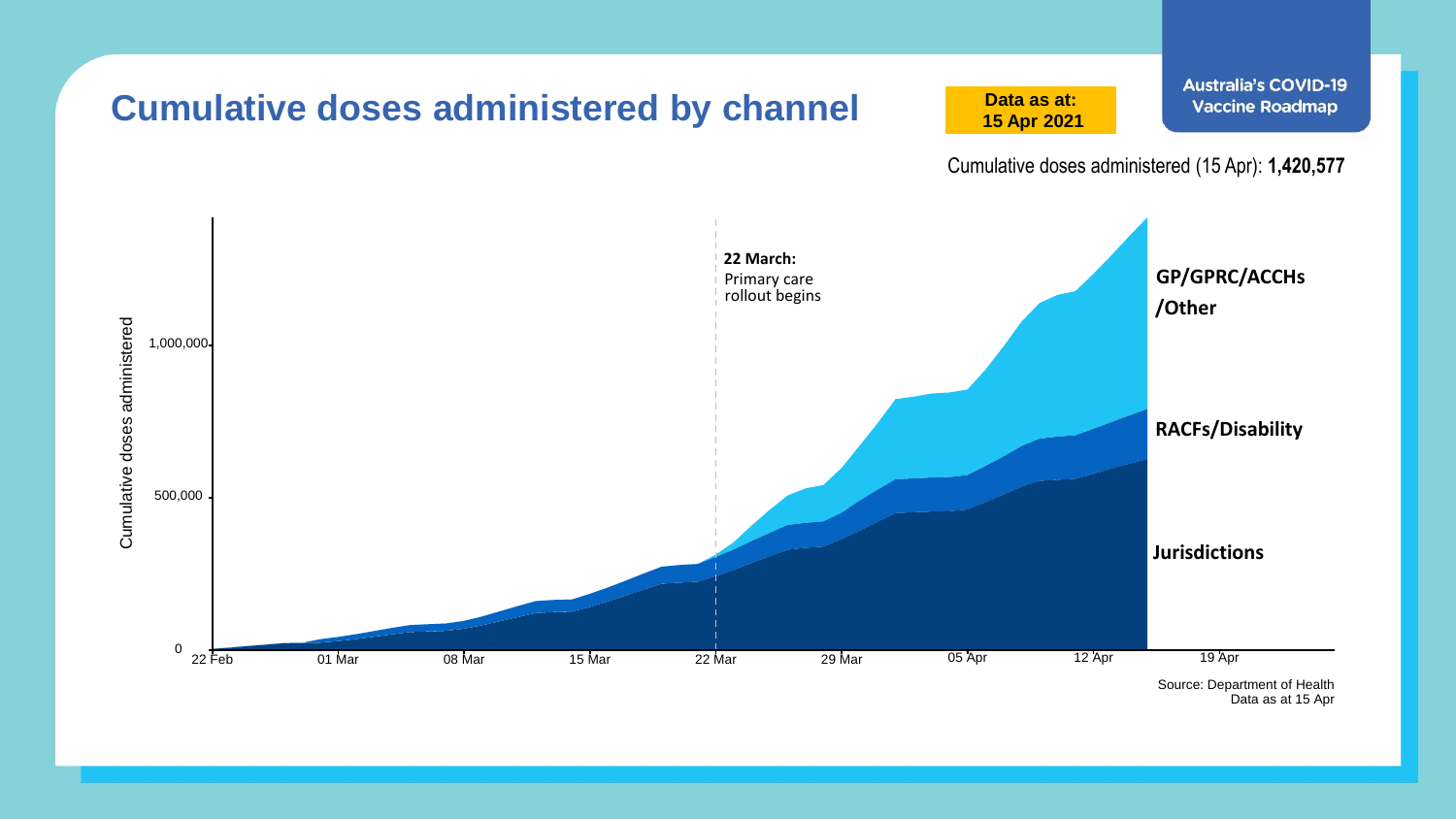## **International comparisons at equivalent stages of rollout**

Israel excluded as it is beyond scale of the graph

**Data as at: 15 Apr 2021**

Cumulative doses administered (15 Apr): **1,420,577**

The x-axis is truncated at the length of Australia's vaccination program. Some countries started later and some countries do not have daily data points so the closest day to AUS's we have data for is used.



Source: Department of Health (Australia), Our World in Data (international) Latest data: 15 April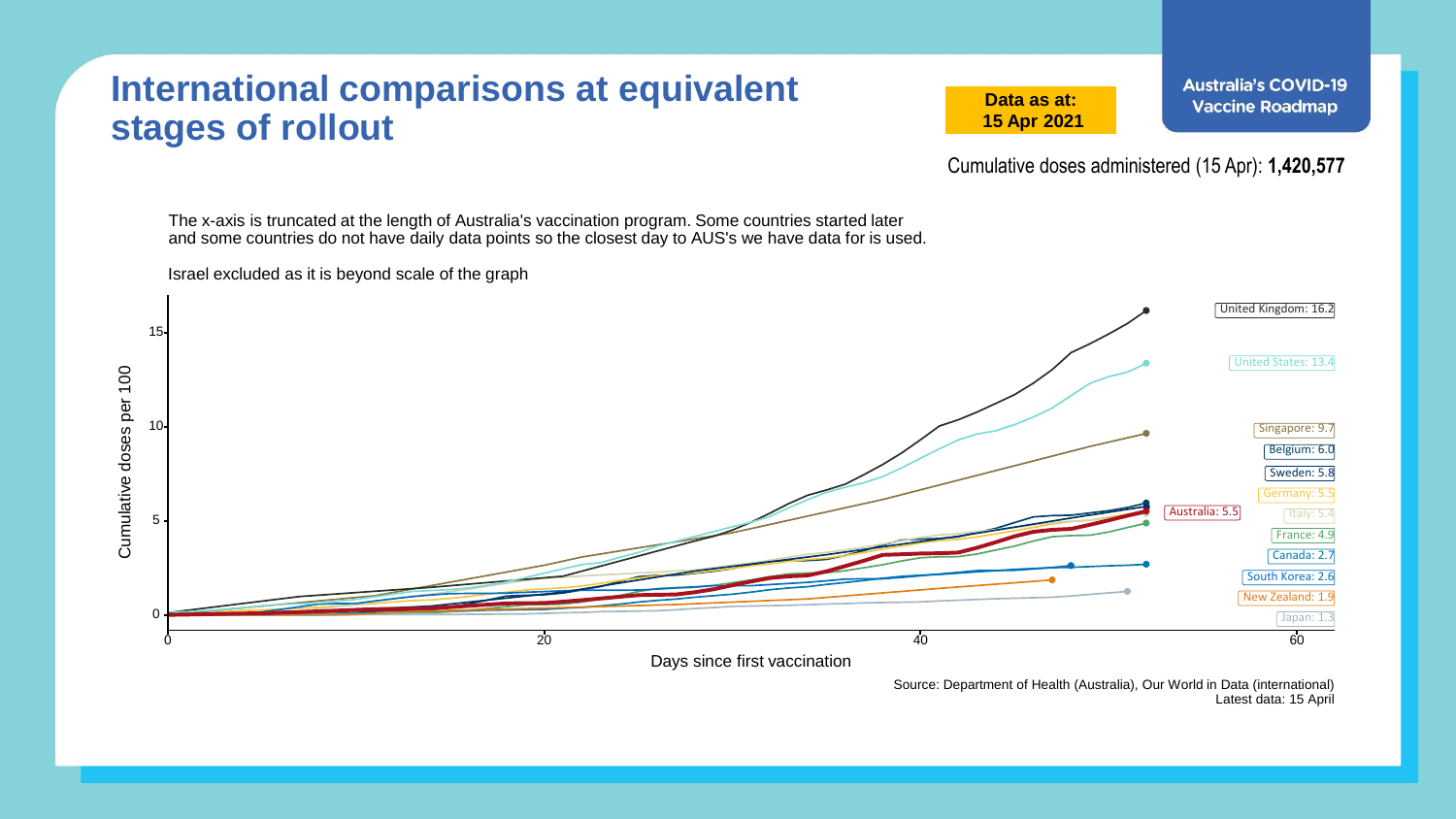## **Commonwealth aged care doses administered**

**Data as at: 15 Apr 2021**